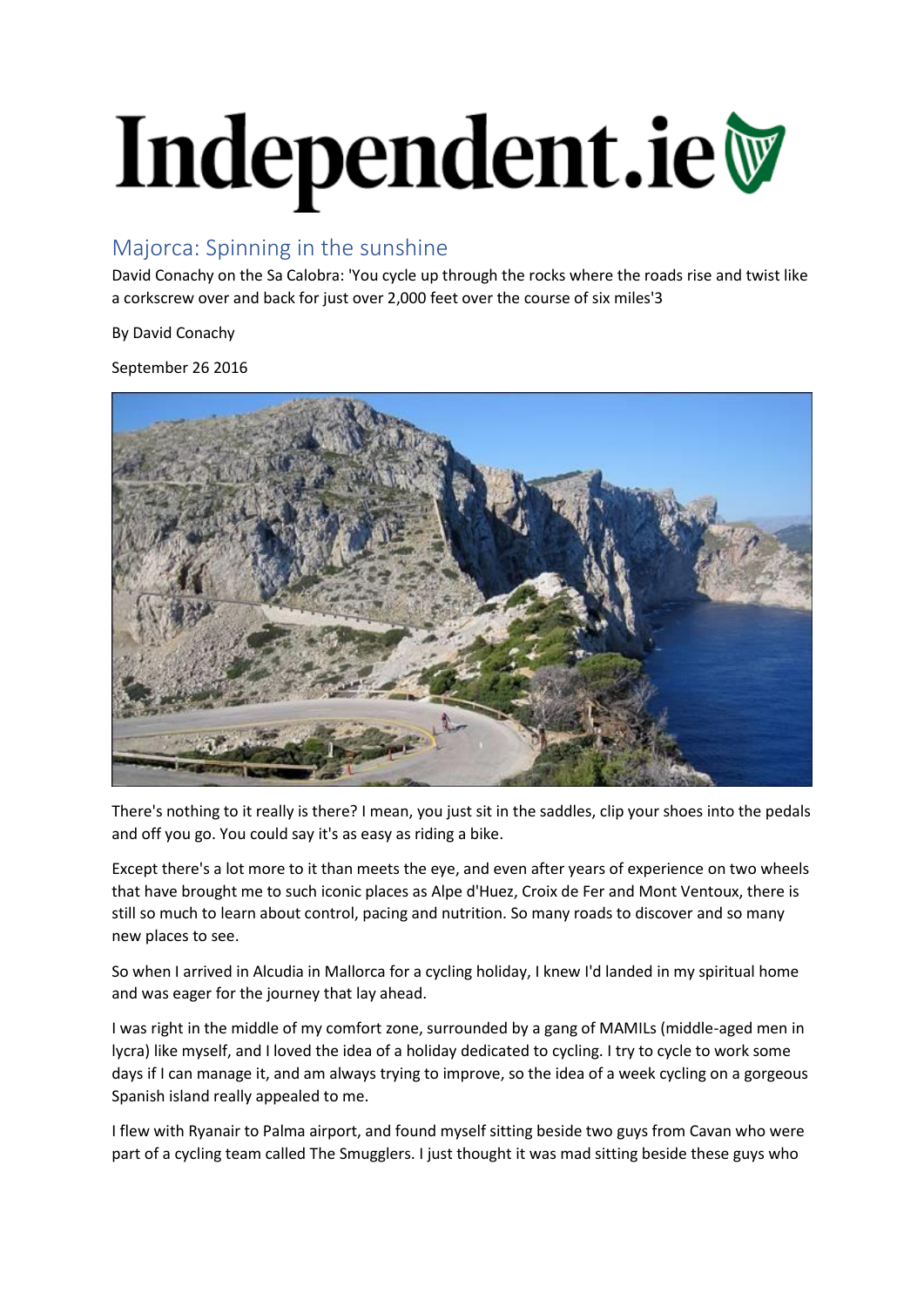were also going on a cycling holiday, but it proves that Mallorca, also known as Majorca, has become a real mecca for cyclists.

I went with SportActive, which is run by two great people, Martin Birney and Flora Mittermair. I travelled with them before to France, and the advantage of booking through them is that it's hasslefree travel as they arrange everything for you. When you arrive they pick you up from the airport and bring you to the four-star hotel Viva Tropic & Spa in Alcudia, which is right beside theSportActive Cycling Centre and only 45 minutes from the airport.



'To hear stories from Sean Kelly's days as a professional in races like the Tour de France was incredible'

'To hear stories from Sean Kelly's days as a professional in races like the Tour de France was incredible'

Alcudia, where we were based, is just a few kilometres inland from the coast, and is encircled by medieval walls. The remains of what was once the island's prime Roman settlement can be found there, and it has winding, narrow streets and historic buildings, including the neo-Gothic Sant Jaume church.

Located in the north of the island, its original name, "Al Kudia" comes from the Arabic occupation of the island, which was reconquered by the Spanish Empire in 1229. Due to its stunning natural landscape and welcoming climate, Alcudia is a very popular winter destination for sports such as golf, cycling and hiking.

Once you're settled in, Martin meets you, sizes you up, and gets you the most suitable bike. All of the equipment is really top notch, and everything is ultra-modern and up to date. The bikes are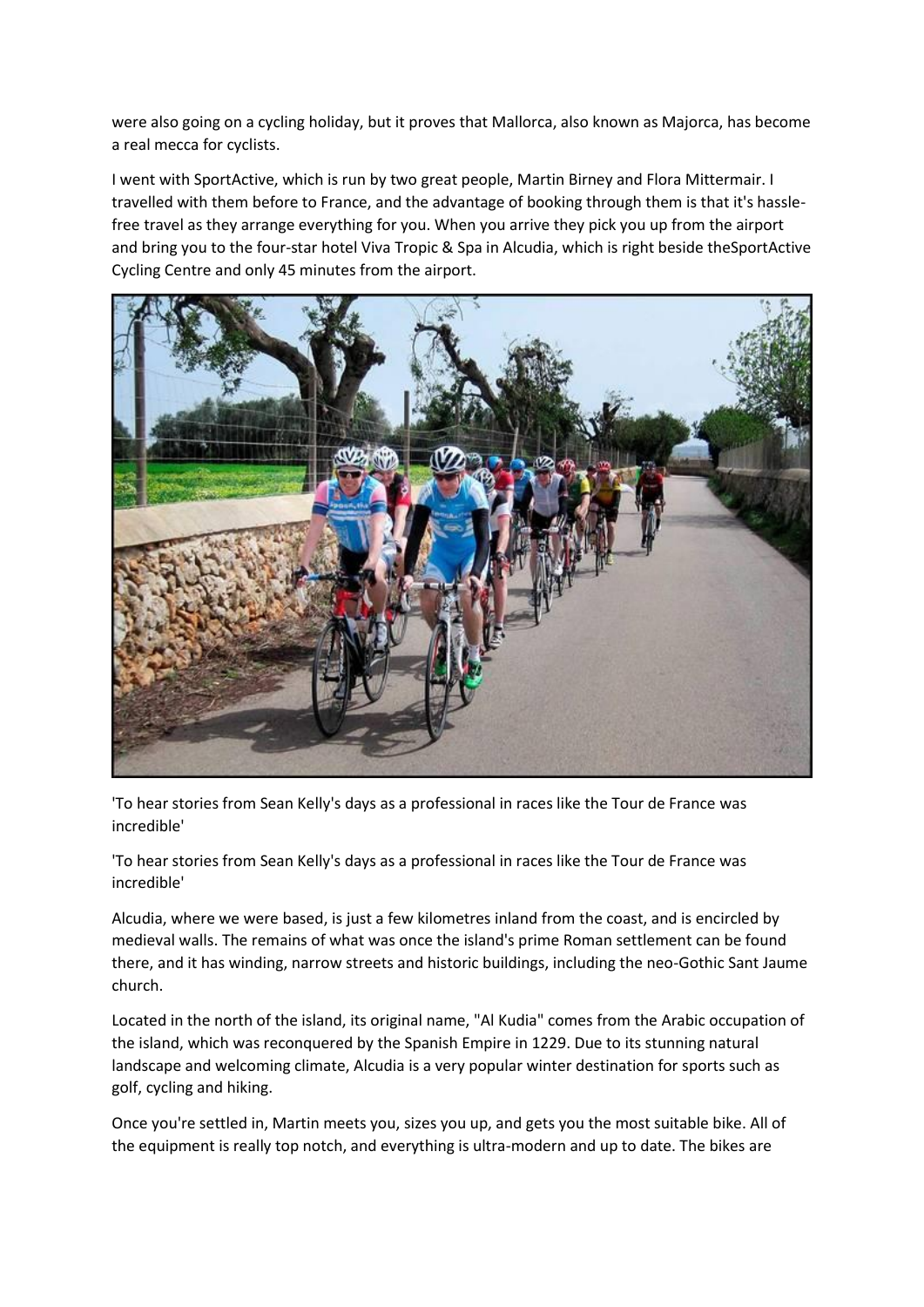fantastic and either full carbon or steel frame, so they measure you for the right one, fit your pedals and you're good to go. They also have a bike mechanic on hand in case any issues arise.

Once I was sorted with the bike, I had the rest of the day off to relax by the pool and get some lunch. We were on a half-board package and the food was fantastic. It was a buffet so there were all sorts of choices available including, as you would expect, healthy options. Martin, who comes from Donegal, also gave great advice around diet and portion size.

You meet your group every day at 9.30am when Martin gives a team talk and briefing for the day's events and checks in on everyone. The riders are sorted into different groups depending on the level they're at, and each group has a different guide. And there's nowhere to hide either. If you think you can just spin along and let others do the work, then think again. Martin's favourite mantra on the road is 'no soft pedalling' which means you have to keep with the tempo and everyone does their share of the work.

I was in the 30-35km per hour group, but if Martin feels you aren't strong enough for the group you're in, he will put you down to the next one.

The routes are pre-planned and put up on a board in the hotel foyer every day, so you know what's ahead. After we set off, we would ride for an hour and a half, then stop for coffee and meet up with some of the other groups. Once we had a little break, we were off again and we'd cycle until lunchtime.

We met up in a different place for lunch every day, which was great as we got to check out the local cuisine. There is a great sense of safety cycling with such experienced guides, and you feel like you're in a good environment on quiet roads with beautiful scenery all around.

The great thing is that the rides are tailored to your ability and what you want to do, and they cater for everyone. I was looking to improve my stamina, so I was in the advanced group , riding about 120km per day.

Other groups did 70km or 50km and there were people who just wanted to do a couple of kilometres of leisurely cycling per day and Flora would take them out. The tempo of my group was high so you had to push on, but you were cycling with people who were at your own level. There was a great sense of sticking together and everyone supported each other through the challenging parts.

The island of Mallorca is known for its beautiful coastline and beaches, and I really enjoyed cycling around and taking it all in.

The two highlight routes for me were the one to the famous lighthouse on Cap Formentor, and the Sa Calobra which is the showpiece in Mallorca. The climb's official name is the Col de Cal Reis but it is widely known as Sa Calobra - The Cobra - and has become Mallorca's most famous ascent.

It's the most fantastic spin. You start off at the coast and then cycle up through the rocks where the roads rise and twist like a corkscrew over and back for just over 2,000 feet over the course of six miles. It's challenging because it includes a series of steep hairpins, but it's so beautiful. When we reached the peak, we stopped and took pictures of the stunning views across the island and enjoyed a well-earned rest.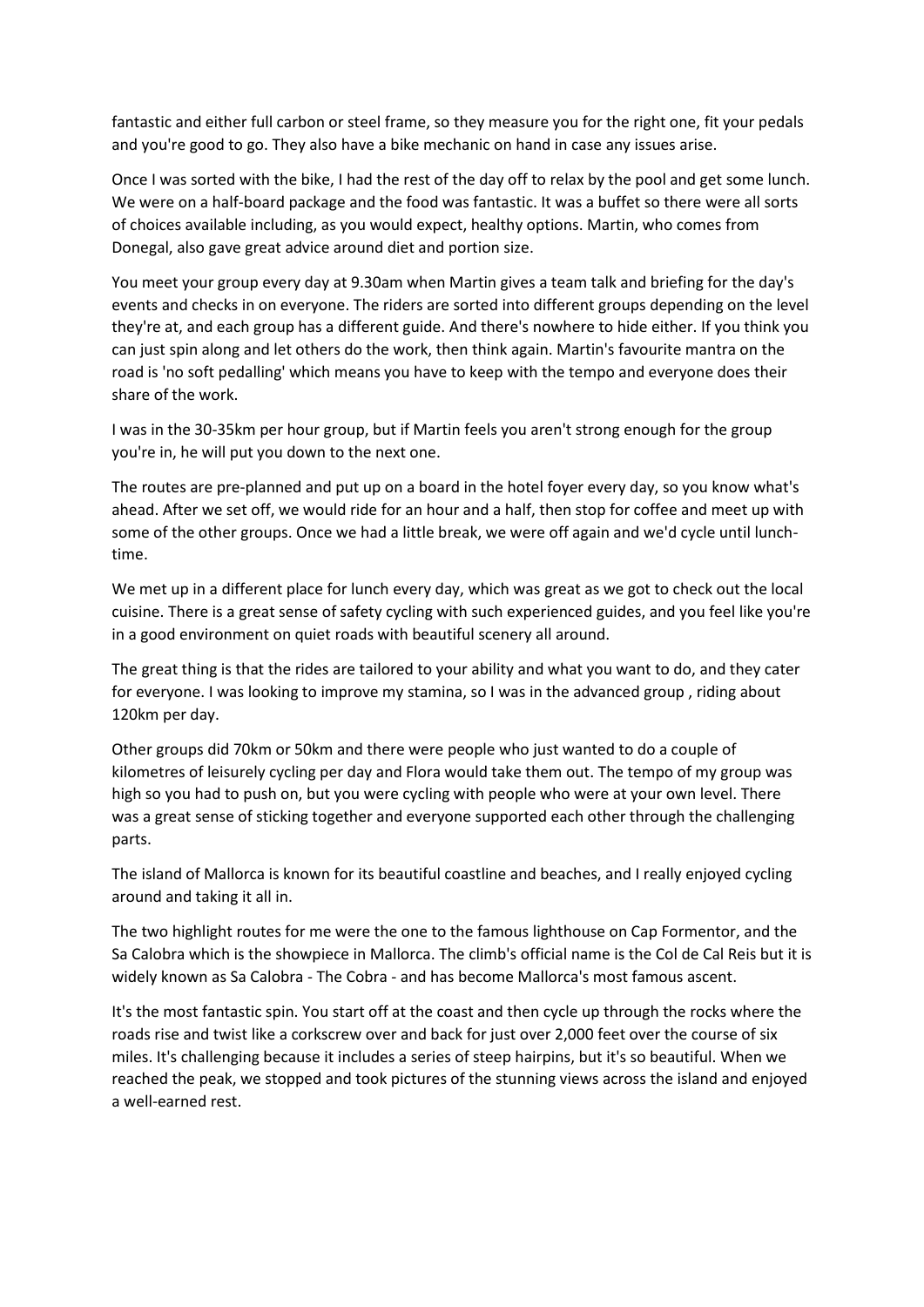We'd get home at about 4pm in the afternoon and would have stretching sessions with Flora, which was important to avoid injury. Then we could relax and there were lots of facilities to enjoy, including three pools and a spa that does after-cycle massages.

You need a massage during a week-long cycling holiday to keep you in tip-top shape. There were organised walks on the beach, and we would all meet again for dinner in the evening, where we'd talk about the cycle that day and what we'd enjoyed.

The legendary cyclist Sean Kelly was with us for the week, and to have dinner with him every night and hear stories from his days as a professional in races like the Tour de France was incredible. He made himself available to everyone and was generous with his time, and very approachable.

Sean came out with us every day, but he would mix it up and give a bit of his time to each group. He rides with SportActive for the whole of April and two weeks in October.

One evening we went down to the neighbouring Puerto Pollensa for dinner to a famous restaurant called Tolo's, and cyclist Bradley Wiggins was there having lunch with his wife. He was training for the Olympics and went on to win his fifth gold medal in Rio. The bike that he won the Tour De France on is mounted on the wall there, and it was great of him to come over and join us. He took pictures with us and gave us some of his time, so that was a real highlight for me.

There is a new town and an old town in Alcudia, and on one of the afternoons, I went up to the old town. It was all winding streets, very historic, and in complete contrast to the beach resorts. I didn't think I would enjoy travelling on my own as much as I did, but my group was fantastic and there was a great social element to the week.

There were people there who brought their families along with them, and if your partner doesn't cycle, there is plenty for them to do while you are off exploring the surrounding roads. Puerto Alcudia has a fabulous white sandy beach with calm waters, and it offers watersports like parachuting, jet ski, pedal boat and sailing. The nearby Pollensa beach is very popular among windsurfers and is known for its higher winds.

You can also visit Alcudia Village, Playas de Muro, the Albufera natural lagoon park and the Inca Village, and there are attractions nearby like the HidroPark, Alcudia Go Kart, Alcudia Mar sports harbour, Aucanada Golf and several diving schools.

On the last day of the trip, I went for a leisurely cycle with another member of the group, John Duignan. We went down along the coast on the beautiful route to the Cap de Formentor lighthouse. It was lovely to end the holiday with a relaxing ride after going hell for leather all week.

I went on my cycling holiday in April, and I felt that the week's training really set me up for the season ahead and gave me a great boost. My fitness levels went through the roof and my confidence went higher as well. Martin gives great advice on ways to build your skills and confidence over the week on the bike, and also helps you to know your limitations so that you don't end up taking risks that aren't worth it.

The season runs from February to October, and I would recommend it to anyone looking to go on a cycling holiday. I had a fantastic time, really improved on the bike, and I feel that the whole week offers great value for money.